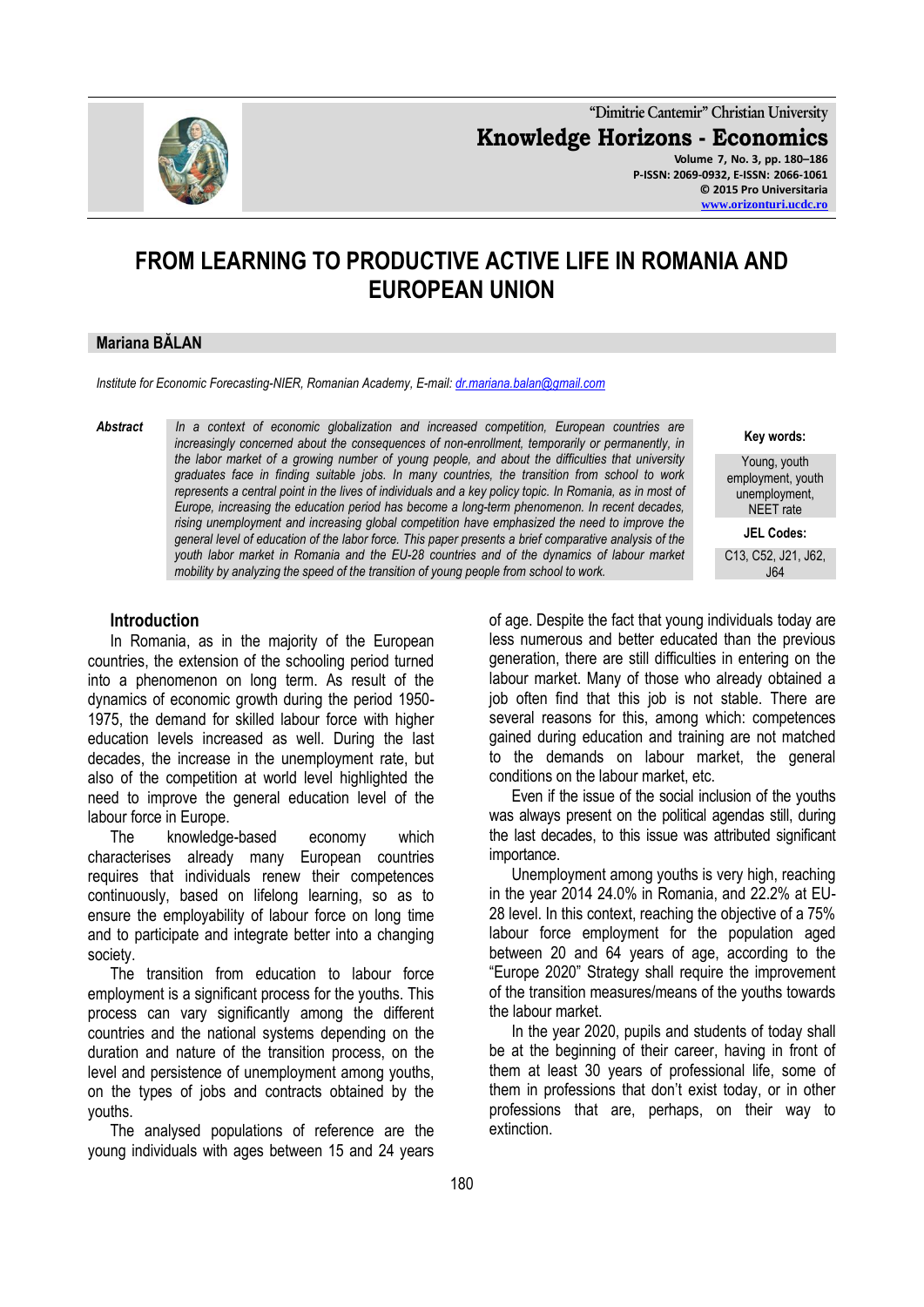The issues that are faced by the youths on the labour market have significant consequences on their living standard level, on their families and on the national or international communities to which they are members. The most important effects of the youths' inactivity are: poverty risk, incapacity to play an active role in the development of societies.

The high level of unemployment among youths leads to diminished employment chances of the individuals, in general, but also to a decrease in the opportunities of economic development, both at national and at global level.

The paper presents a brief analysis of the participation degree of youths from Romania to formal and non-formal education as compared with other EU-28 countries. Also, a comparative analysis is made about the employment rate of youths in full-time or parttime system in Romania, within a European context, and of the unemployment rate for them.

#### **1. Youths participation to the education system from Romania within the European context**

The increase of life expectancy, of the number of years that a young individual spends within the formal education system is today, in average, of 17 years, much higher than during the last decades of the  $20<sup>th</sup>$ century.

School-life expectancy depends on various factors, among which

component elements of the structure for each educational system: i) the compulsory schooling period; ii) access and models of pre-school learning; iii) various types of upper secondary education (vocational or general); iv) means by which students are oriented towards various types of education; v) the type of admission and the variety of tertiary education;

parents' attitude who can regard investments in the education of their children as an opportunity for ensuring a certain social status, and a decent income for the future, as well as a protection against unemployment.

In Romania, compulsory education concludes at the age of 16 years of age, and in the majority of European countries compulsory education concludes at ages between 14 and 17 years of age and, thereafter, youths can opt at any time to continue their education or to enter the labour market.

Romanian statistics, but also European ones show that the majority of youths choose to continue their study after the conclusion of compulsory education, some opting for alternative ways.

During the last years, young women stay within the educational system more than young men.

Thus, the analyses indicate that as of secondary education also gender differences show: in countries like Denmark, Estonia, Slovakia, Finland, Sweden and the United Kingdom of Great Britain, Greece, Spain, Germany and Italy the number of girls exceeds the number of boys (in 2014).

Tertiary education is the final stage of formal education. Education, research and innovation (known as the triangle of knowledge) play a key-role in facing the challenges of globalisation and in developing the knowledge-based society. The development of new knowledge and its inclusion in the education of students represents the backbone for continuing innovation, creativity and their contribution to the future prosperity of the society. In the year 2014 there were in Romania, according to the statistics of the National Institute of Statistics (data-base TEMPO-online), 433234 students, which represents less than half from the total number of students from the year 2007, a phenomenon recorded also in other former communist member-states.

With respect to the gender difference, in higher education, this increased in time. Thus, at EU-28 level, if in the year 2009 there were almost 124.6 women to each 100 men within higher education, in the year 2012 this ratio decreased to 121.6. The data provided by the National Institute of Statistics, indicate the fact that the "feminisation" of higher education and post-uppersecondary education is stronger than in the second cycle of secondary education (upper-secondary and vocational) in 2005 (Figure 1). Even if after the year 2007 for higher education gender differences registered a descending trend, it should be noticed that the "feminisation" of post-upper secondary education is stronger after 2005 (Figure 1).

*Figure 1.* Evolution of the difference between young men and women on educational levels in Romania



This fact is related, probably, to the fact that the majority of women participate to general programmes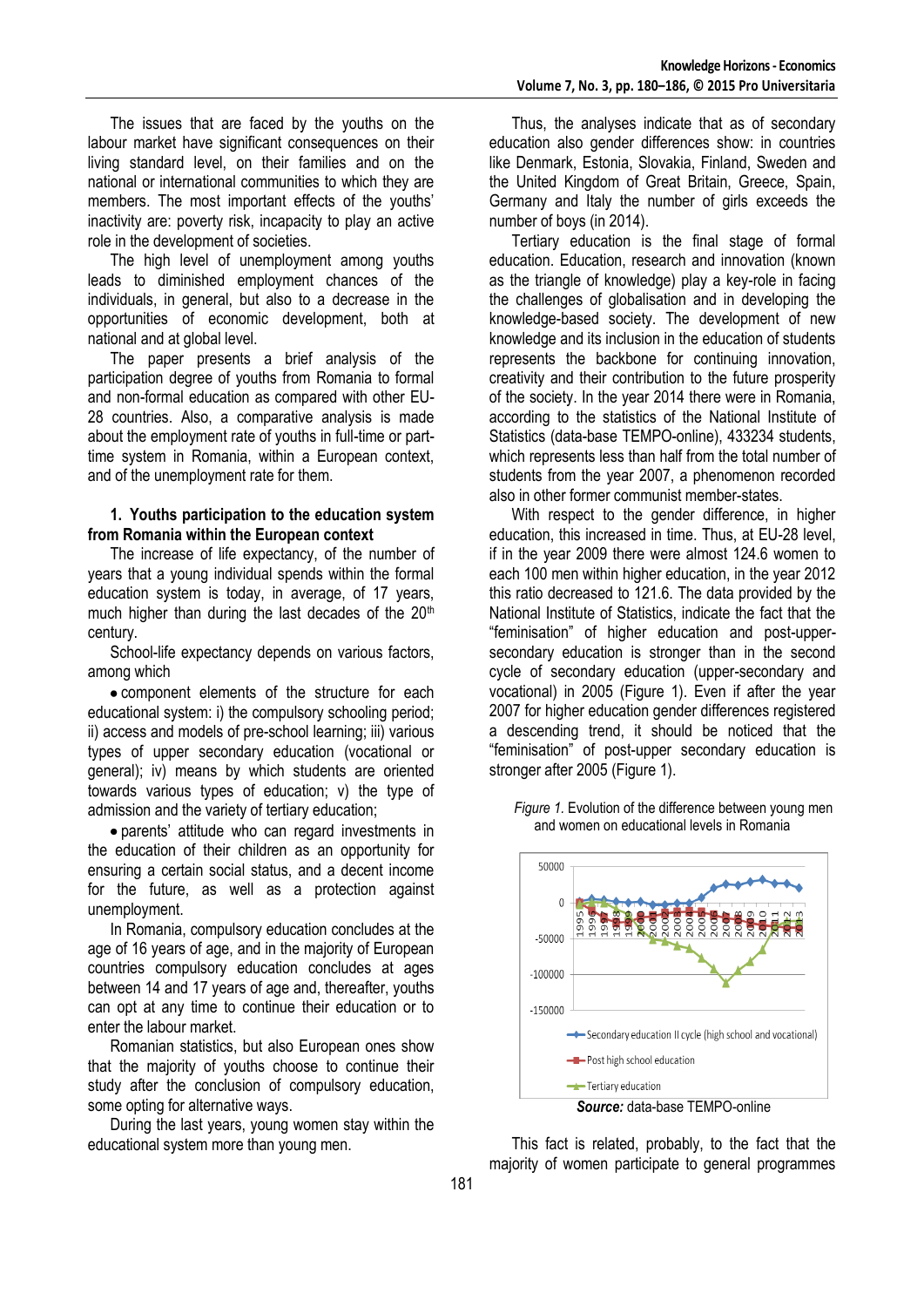that train them for continuing studies at a superior level, rather than to vocational programmes.

For Romania, in the year 2007, there were approximately 128 women for each 100 men, and in the year 2013 this ratio decreased to 112. In fact, 52.9% from total students in Romania in the year 2013 were women.

In most cases, students are inactive from the economic viewpoint, and thus they are dependent (integrally or partially) on the financial support of their parents and/or on the public support systems. Thus, the distribution on age groups of day-students can provide some indications about the age at which youths are still not active from the economic viewpoint. The differing educational systems, with different ages of beginning tertiary education (due to the different length of secondary education), the varying duration of the higher-education programmes, as well as the types of financial support for the students are but a few of the factors that generate a wide variety of the distribution on ages for the students in Europe.

Also, the compulsiveness of military service, as well as the public policies intended to encourage lifelong learning at tertiary level, lead to increasing the average age of a student in higher education.

In Romania, the analysis of the statistics about the number of students, and age groups, highlights a significant dynamics during the last decade in the number of students aged 30 to 34 years and 35 to 39 years of age. If in the year 2001 in the higher-education were enlisted 12556 individuals of the age group 35 to 39 years of age, in the year 2013 their number reached 65541.

At the level of the European Union there are various programmes that support the mobility for educational purposes for the youths from the entire Europe. An example, the Programme "Youth in Action", as successor of the programme YOUTH supports the EU mobility and non-formal education of youths, in particular of those with low opportunities: each year 100000 youths are involved in more than 6000 projects.

The highest percentage of foreign students in the student population of the host-country is in Cyprus, Austria, Luxemburg and the United Kingdom. The weight of foreign students in total number of students in Romania is the lowest from all EU member-states for which data are available. From Romania, in the year 2012, 38321 students participated to the university courses in countries from Europe, and 73 in Japan. Their distribution on countries of destination is presented in Table 1.

| ВE        | ΒG   | СZ   | DK        |
|-----------|------|------|-----------|
| 945       | 19   | 53   | 1968      |
| <b>GE</b> | EE   | ΙE   | GR        |
| 3379      | 8    | 446  | 305       |
| ES        | FR   | ΙT   | СY        |
| 5762      | 4209 | 5713 | 55        |
| LV        | LT   | HU   | МT        |
| 12        | 5    | 2736 | 11        |
| NL        | AT   | PL   | PT        |
| 1086      | 1752 | 75   | 327       |
| SI        | SΚ   | FI   | <b>SE</b> |
| 13        | 108  | 166  | 352       |
| UK        | IS   | NO   | <b>CH</b> |
| 7852      | 7    | 183  | 743       |
| СR        | TR   | JAP  |           |
|           | 61   | 73   |           |

*Table 1.* The number of Romanian students who pursued university courses abroad in 2012

**Source:** Eurostat statistics ([educ\_momo\_dst])

#### *1.1. Youth participation to non-formal education*

Another form of learning that gains ground among youths is represented by non-formal education, that knows a higher rate for more recent generations: 13.8% of the youths with ages between 15 and 19 years of age in EU-28, and 1.8% in Romania, against the more advanced age groups: only 9.9%, respectively 1.3% from the youths with ages between 25 and 29 years of age, in 2014. For the same year, in EU-28 the average participation rate to non-formal education and vocational training was of 11.9% for the age group 15 to 24 years of age, and in Romania of 1.5%. Nevertheless, in countries like Denmark, Sweden, Cyprus, Spain and the United Kingdom young individuals have a participation rate to non-formal education that is much higher than the EU-28 average, a rate that exceeds 20 pp. The participation rates show small differences, on age groups for the majority of countries, but in Spain, Greece, Cyprus, Sweden and the United Kingdom younger individuals tend to participate more in non-formal education activities than elderly. The development of alternative education in Romania was stimulated on one hand by the dissolution of trades and crafts' schools, the decline of post-uppersecondary schools that allowed for an important segment of non-formal education – the one specialized in trades and crafts – to attract a lot more course participants and to develop.

Another favourable condition to the development of non-formal education entities was represented by the compulsiveness of apprenticeships for trades, in accordance with the regulations in the field. This allowed for setting-up fruitful partnerships between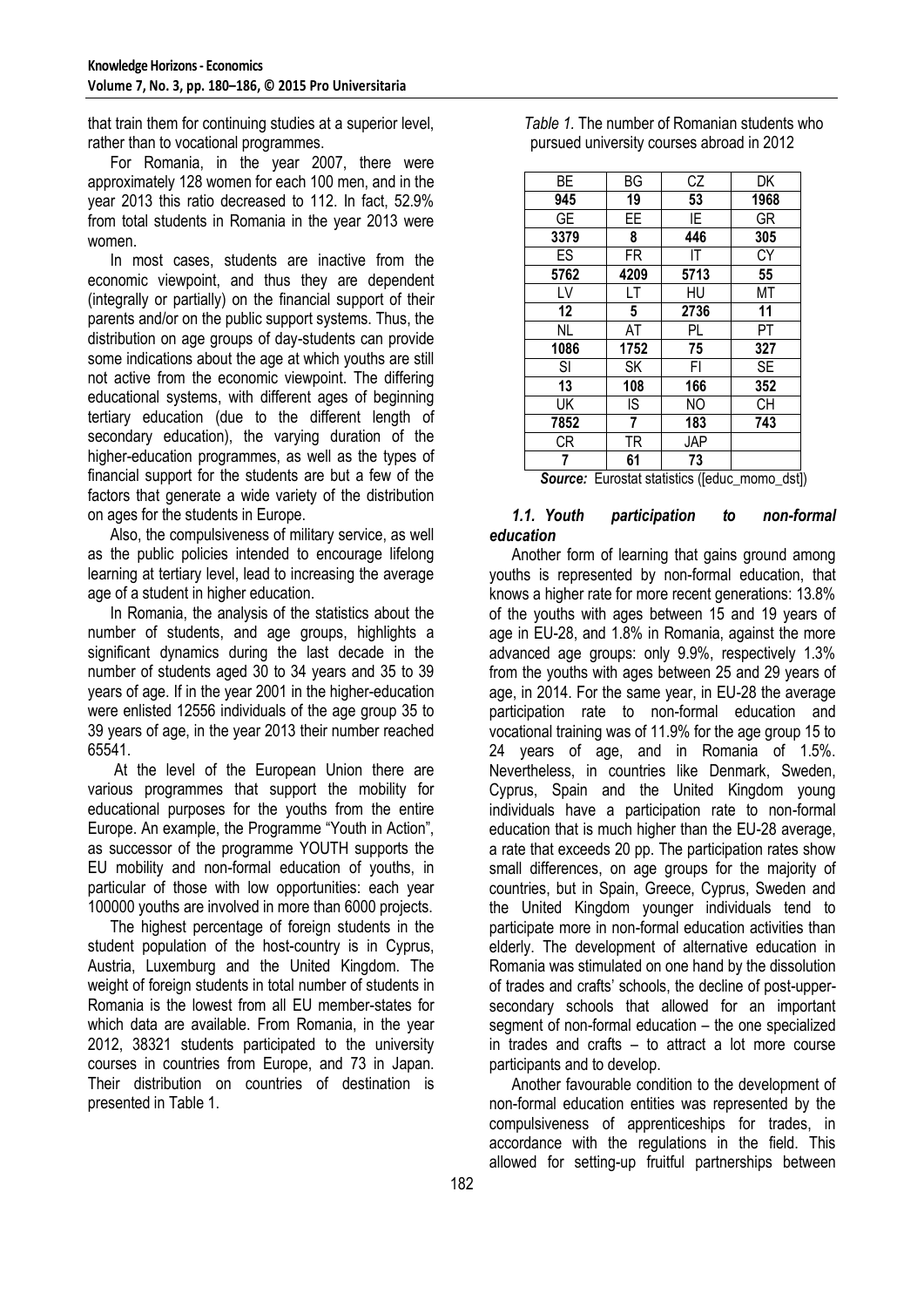educational entities and the employers where apprenticeship is developed, several participants being observed "live" by the employers and easier assimilated in employment.

Also the partnerships of the Ministry of Labour realized at European level, that allow today for the wide European acknowledgement of the professional competence certificates that are gained in a non-formal regime, have contributed to the development of nonformal education. To these "*local*" conditions is added also the global trend of the society towards the intellectualization of professional life, in general, where skill, professional education and innovation are regarded as essential conditions for the economic development, stimulating to a larger extent the interest of youths and adults in continuing training.

Not accidentally, in Romania during the last decade we assist to a spectacular increase in the number of entities with a non-formal profile that provide for educational services for adults and youths, either governmental institutions, school entities, non-profit organisations, trading companies or freelancers in the educational field, that is a social phenomenon reflected by a new legal and institutional framework in the field. Under these conditions, the educational value gained autonomy and detached increasingly from the public sphere, tending to be integrated into the mechanism of the free market and real life.

### **2. Transition from education to labour force market in Romania**

The issue of the social inclusion of youths was always present on the political agendas, but only in the last two decades it has known particular amplitude. Within the European context, from 1988 up to date there were operational specific programmes such as "Youth for Europe", yet the first strategic document dedicated to youths "The White Paper on Youth" was launched only in the year 2001. This paper proposes the collaboration of the member-states of the European Union towards prioritising some sectors, that is: participation, information, voluntary action, understanding and knowing youths.

For the period 2010-2018, the European directions of actions in the field of youths were reunited in the strategic document "EU Strategy for Youth – Investing and Empowering" – A renewed open method of coordination to address youth challenges and opportunities, which aims the policies related to youths in Europe with respect to education, labour force employment, social inclusion, civic participation, entrepreneurship etc.

At Romania's level, "The National Development Plan 2007-2013" (NDP) proposed by the Government of Romania, and the National Youth Strategy Draft 2014-2020 set the issue of youths' integration on the labour market as one of the priorities of action, as result of the increase in the unemployment rate among them. The governmental documents link youths' integration in close correlation with the capacity of the educational system to provide relevant competences and skills adjusted to the demands on the labour market. In the context of an increasingly higher level of unemployment, the youths find it more hard to find a job, and many of them might decide to extend or take up studying again. This could represent an investment for the future provided that the suitable competences are gained. The employment rate among youths with ages between 15 and 24 years of age is much lower than the one for the segment 24 to 54 years of age, and 55 to 64 years of age in Romania.

The decision of the youths to enter on the labour market and to become thus active from the economic viewpoint, or to continue studying depends on very many factors, from among which: the motivation to continue studying, the available financial means, the cultural motivation, the socio-economic context, and the general situation on the labour market.

In the year 2013, only 22.9% from the young Romanians with ages between 15 and 24 years of age were active from the economic viewpoint, on decrease by 1.9 pp against the employment rate from the year 2008. The employment rate on genders shows the same trend as the European level: higher employment rates of men than of women. Thus, the employment rate among young men was in the year 2013 of 27% (by 7 pp less than in EU-28), and the one of young women of 20.4% (10 pp less than in EU-28).

The impact of the economic-financial crisis on the labour market from Romania was reflected also in the diminishment of the employment rate of youths (Figure 2).





*Data source:* data-base TEMPO-online,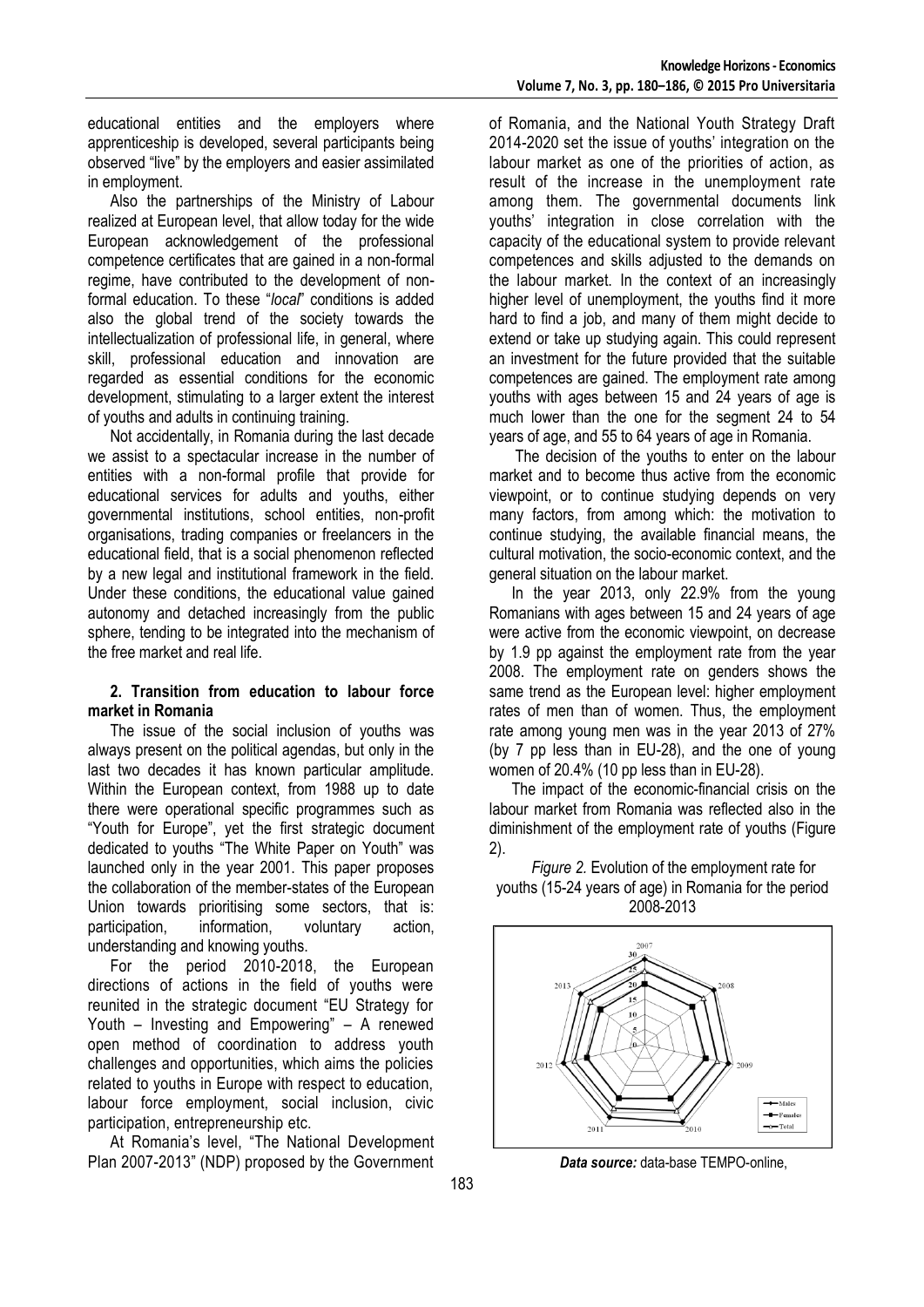The economic recession had as effect also the more marked diminishment of the employment rate for young women against the one of men of the same age. In Romania, this process was more marked than in other member-states of the EU, or against the EU-28 average. Thus, in the year 2014, the gap between the employment rate for women and the one of young men was of 8.6 pp. in Romania, against 3.89 pp. with the EU-28, with a diminishment trend in the period 2009- 2013.

The analysis of the employment rate of youths on activities of the national economy highlights its diminishment for the majority of sectors.

With respect to employment according to the occupational structure, during 2002-2013 significant changes occurred, some of them being determined also by the recent economic recession. For instance, the number of technicians, foremen and assimilated diminished by 73.323 thousand individuals in the period 1996-2013 and by 29.223 thousands individuals in the period 2008-2013, and the number of specialists with intellectual and scientific occupations increased by 49%, respectively 16% in the same time intervals.

## *2.1. Temporary contracts*

For many young individuals, who have a temporary job, or a part-time one, this period can be seen as an important stage towards permanent labour force employment. Nevertheless, temporary contracts limit the financial and personal autonomy of the youths.

In Romania, in the period 2007-2013, the weight of part-time employment for youths increased on various age groups in total employed persons, a trend registered also at the EU-28 level.

The distribution on genders and age groups of parttime employment of youths highlights that in Romania the weight of young women, on age groups, that are employed part-time, in total employed population is inferior to the weight of young men. These evolutions are opposed to those at EU-28 level, where the weight of young women in total employed population is higher than the one of men with part-time employment.

The employment of young labour force in full-time or part-time system is dependent on gender, but also on the highest attained educational level. For Romania, the statistics show that in part-time system are comprised youths with the educational level 0 to 2 (pre-school, primary and inferior secondary education).

## *2.2. Young entrepreneurs*

The share of youths who have their own businesses is very low in Europe: 746.1 thousand youths in EU-28 with ages between 15 and 24 years of age, on decrease by approximately 13% against the year 2008.

As a general characteristic of all member-states, is the fact that the share of freelancers is higher for the age group 25 to 29 years of age, than for the age group 15 to 24 years of age.

In Romania, in the period 2008-2014 was registered a diminishment in the number of self-employed from 89.4 thousand persons in 2008 to 55.1 thousand persons in the year 2014. The available data, on activities of the national economy show that to their vast majority these individuals were active in the year 2014 in "Agriculture" (26.1 thousand persons), and in "Constructions" (14.8 thousand persons). The variation in the numbers of self-employed for these sectors of activity was influenced both by the economic recession, but also by the concrete conditions in the country.

Just like the majority of the EU-28 member-states, also in Romania men represented the majority of those developing independent activities. In the year 2008, the gap between men and women developing independent activities was of 58,8 thousand persons, and in the year 2014 this gap diminished to 31.1 thousand persons as result of the significant decrease in the numbers of youths with independent activities and to a slight increase in the numbers of women on this segment of the professional structure.

Young entrepreneurs have graduated various educational levels. In the majority of member-states, the entrepreneurial spirit seems much wider spread among youths with upper-secondary education and post-secondary non-tertiary education (levels 3 and 4). In Romania, 51.5% from total young entrepreneurs were in 2014 graduates of the levels 3 and 4, and 44.8% were graduates of the levels 0 to 2.

Among the most important motivations in starting-up a business were wage gains and the wish for new challenges, avoiding unemployment, etc.

## *2.3. Inactive youths and NEET*

At the EU-28 level, in the year 2014, were over 17844.5 thousand inactive youths with ages between 15 and 24 years of age, and in Romania 1593.9 thousand persons. Among the inactive youths can be distinguished two categories: those who do not wish to work and those who would wish to work but cannot take a job for specific reasons: own sickness or disability, education or vocational training, family responsibilities, etc. Approximately 80% from among the inactive youths with ages between 15 and 24 years of age are not searching for a job, several of them being still within the formal education system.

If in many member-states more than 60% from among the inactive youths are men, while in Romania the weight of inactive women in this age group segment is of approximately 53%. In addition, young inactive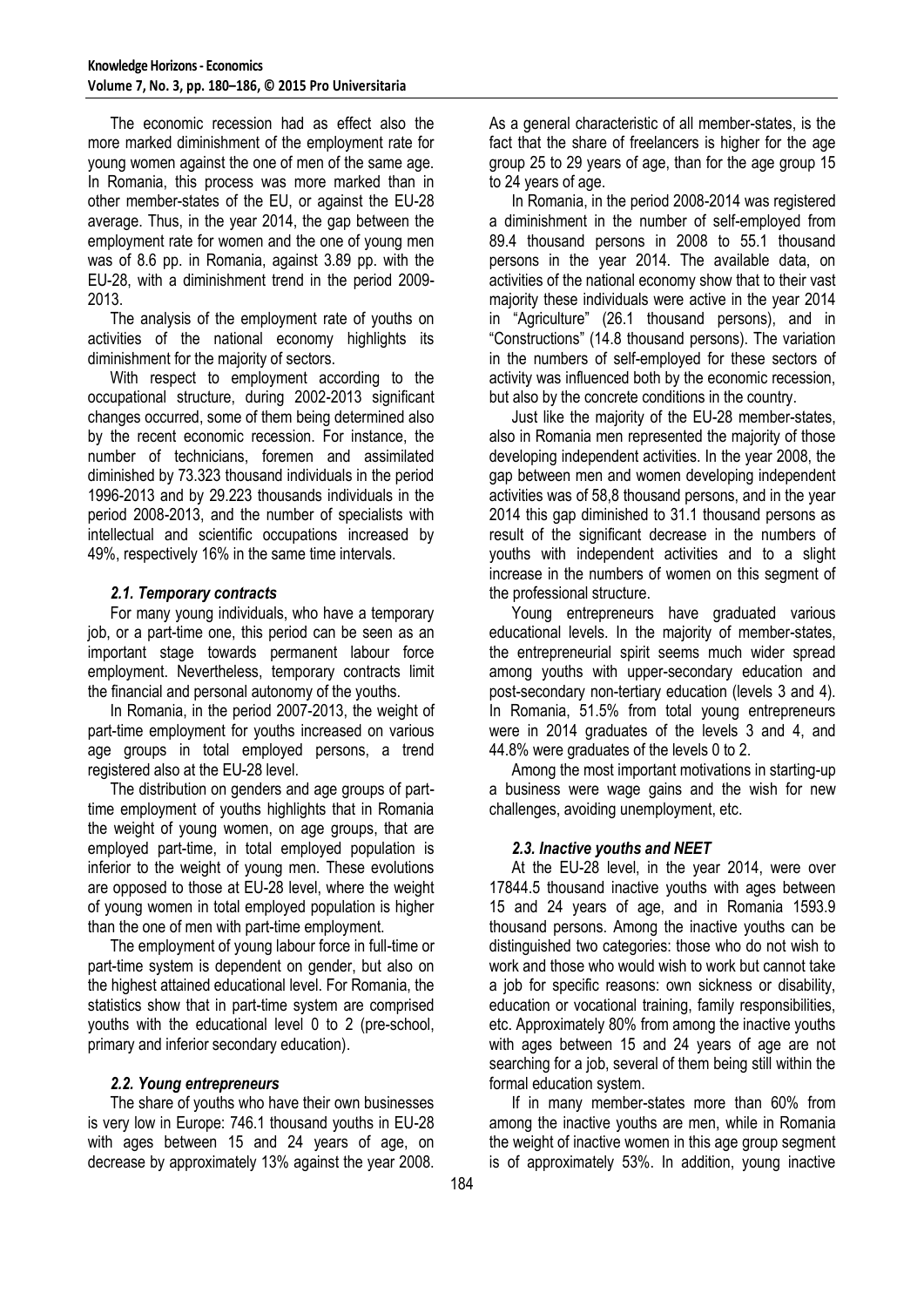individuals searching for a job are more spread among graduates of inferior secondary education, and their number decreases together with the educational level.

Because inactivity is partially represented by the increasing share of youths who tend to remain within the education system beyond the compulsory education age, the new NEET indicator was considered that would refer to young individuals who are neither employed on the labour market, nor in education or training. This indicator corresponds to the share of population of a certain age group and gender and that is not employed, not involved in continuing vocational training.

At European level, 12.4%, young individuals with ages between 15 to 24 years of age were NEET in the year 2014. The EU-28 average hides sometimes wide differences between the member-states. Indeed, this share reached more than 22.1% for Italy and 5.9% for Netherlands.

In Romania, 17% from the young individuals with ages between 15 and 24 years of age are comprised in the NEET category, so that our country is much under the EU-28 average for this indicator.

## **3. Conclusions**

Because Europeans have an increasingly higher life-expectancy and take the decision of having children at a more advanced age, there are less youths. It is estimated that in 2050, the population with ages between 15 to 200 years of age shall represent 15.3% from the European population, as compared with 19.3% currently. These demographic changes reflect on families, on the solidarity among generation and on economic growth.

An ample, Europe-wide consultation process has identified as ranking at the top of the list of concerns of the youths the following specific challenges: education, obtaining a job, social inclusion and health.

The difficulties faced in education, taking a job, inclusion and health, combined with the financial issues, in matters of housing and transportation, hinder them to become independent, to benefit of enough resources and opportunities to manage their own lives, to fully participate to society and take independent decisions.

Cooperation in the field of youths is a wellstructured and developed policy field of the EU. EU applies youths' programmes as of the year 1988.

Unemployment and the unemployment rate of youths are related strongly to the participation to the labour force market of the latter. The transition from school to work, the average ages at which youths enter on the labour market depend on the skills and national systems of general interest and/or on education and

vocational training. The extension of the education in a certain country has as consequence in time the increase of the average age of the newly entered on the labour market.

From the perspective of participation in the labour market, the amplitude and dynamics of unemployment among youths changed in the European countries during the last decades.

*Non-formal learning* can also contribute to solving the issue of unemployment among youths.

The analysis of the evolution of the indicators that reveal the situation of youths on the labour market from Romania within an European context leads to a series of conclusions, from among which:

• the average period of seeking for a job in the period 2008-2014 increased significantly, contributing even more to discouraging young individuals in searching for a job;

• the discrepancies between the employment chances of a young individual with education, and the ones of an young individual without education are also on increase, so that not only the duration of seeking a job for a young specialist is shorter as compared to the one of a young individual without studies, but also the unemployment rate shows considerable differences;

• as result of the high unemployment rate within the European Union and, implicitly, in Romania, the purchasing power of young individuals diminished, so that not only the daily consumption of individuals underwent significant diminishment, but also high-value purchases (for instance real-estates for housing);

• during the year 2014 was recorded a much higher number of young individuals who wish to continue studying after a period of relaxation, as they are discouraged in their useless search for a job, but encouraged to obtain a diploma that subsequently would increase their employment chances;

• one of the reasons that contribute to the increase in the unemployment rate among young individuals in Romania is the mismatch between education and requirements on the labour market. Otherwise said, the educational system from Romania on one had does not prepare the workforce depending on the specialisations needed and demanded on the market, and on the other hand, it has an overabundance of students for specialisations for which the market does not require labour force;

European statistics show that, on average, the NEET rate among women is higher than among men, as well as among young individuals with a low educational level.